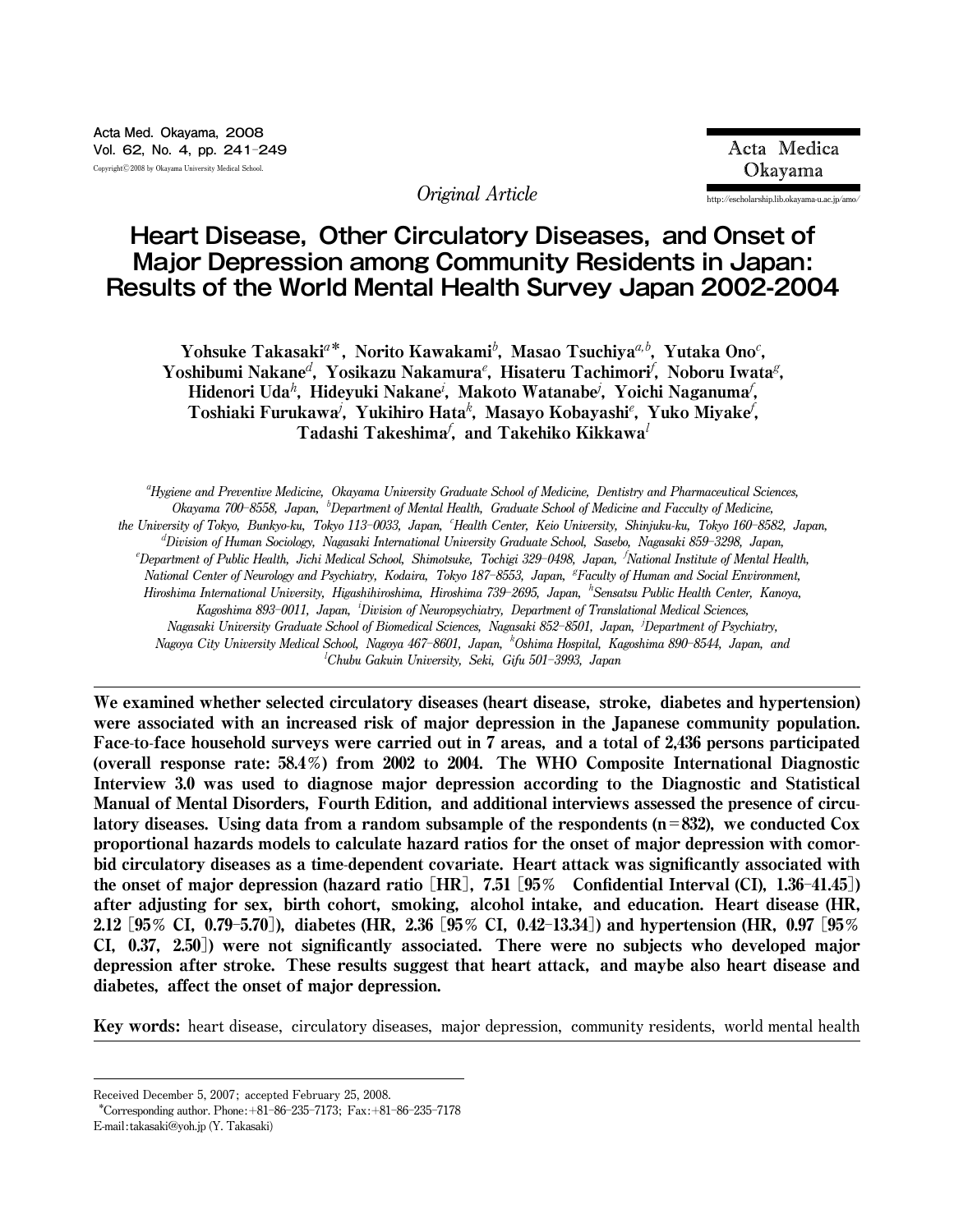**he World Health Organization has estimated** T **that by the year 2020 major depression will be second only to cardiovascular disease in contributing to overall health impairment** [**1**]**. Major depression is highly prevalent around the world, with societies and economies being disadvantaged both directly and indirectly. In a primary care setting the disorder is often under**-**recognized and under**-**treated** [**2**]**, although major depression could influence the treatment outcome of heart disease, diabetes, high blood pressure, and cancer** [**3**]**.**

**Since the late 1960s, high prevalences of major depression in patients with heart disease have been documented. Rudisch and Nemeroff reported that prevalences of depression were 17**ン**27**オ **in patients with coronary artery disease (CAD), unstable angina, acute myocardial infarction (MI), congestive heart failure (CHF), or coronary artery bypass graft surgery** [**4**]**. The prevalence of post**-**MI depression was high,** although it varied widely, between  $10\%$  and **87**オ [**4**ン**8**]**. Other research has shown that the prevalence of major depression in patients with ischemic heart disease (IHD)** [**MI, unstable angina, congestive heart failure (CHF), coronary artery bypass graft**] **was 2 to 3 times greater than that in the general population** [**9, 10**]**. A similar degree of association between heart disease and major depression (odds ratio, 2.5) has also been reported among the elderly in Japan** [**11**]**. Recently, the World Health Organization World Mental Health (WHO**-**WMH) collaborative survey found that the association between current heart disease and the 12**-**month prevalence of major depression was fairly consistent across 16 countries in Europe, the Americas, the Middle East, Africa, Asia and the South Pacific (pooled odds ratio, 2.1)** [**12**]**. However, this study, as well as many other studies** [**13**]**, was cross**-**sectional and did not consider the time**-**order of the 2 disorders. In addition, because this study** [**12**] **used only** "**heart disease**" **as a comprehensive disease category, there may also be different associations of acute (e.g. heart attack) and chronic heart disease with the later onset of major depression that have yet to be documented.**

**Among circulatory diseases, the epidemiology for developing depression after stroke, or so**-**called** "**poststroke depression (PSD)**"**, is well studied. Previous systematic reviews have reported that most studies consistently associated physical disability and** **stroke severity with major depression** [**14, 15**]**, and that the prevalence of major depression among stroke patients ranges from 14**ン**33**オ [**15, 16**]**, which is higher than in the general population. Diabetes has also been recognized as a risk factor for depression and major depression** [**17**]**. Among diabetic patients, the prevalence of self**-**reported depression has been reported as 26**オ**, and the prevalence of diagnosed major depression was found to be 9**オ [**18**]**. However, some studies have reported no association between diabetes and major depression** [**19, 20**]**. Thus, previous study findings remain inconsistent. Increased prevalence of major depression has been described in hypertensive patients, with a 3**-**fold higher frequency of major depression in patients treated for hypertension** [**21**]**. However, community**-**based studies, and in particular the more recent ones, have reported no association between hypertension and major depression** [**19, 20, 22, 23**]**. The association between stroke, diabetes, or hypertension with the later onset of major depression has yet to be studied in a community population in Japan despite the fact that the association may vary depending on the genetic disposition, prevalence of the disease, and health care system of each country.**

**This study examines the temporal associations between 1) selected circulatory diseases (heart attack, heart disease, stroke, diabetes, and hypertension), which were assessed by self**-**reporting, and 2) the later first onset of major depression, based on a retrospective assessment, in a large communitybased sample in Japan using a database from the World Mental Health Japan (WMH-J)** 2002-2004 **survey set** [**24**]**. We applied Cox proportional hazard regression to identify the excess lifetime risk of major depression among people with these circulatory diseases compared to those without them.**

### Materials and Methods

Subjects. **The WMH**-**J is an epidemiologic survey of Japanese**-**speaking household residents aged 20 years and older. Seven community populations in Japan were selected as study sites for the WMH**-**J 2002**ン**2004 surveys. These sites included 2 urban areas (Okayama City** [**population, 660,000**] **and Nagasaki City** [**population, 450,000**]**) and 5 rural municipalities (Kushikino City** [**population, 25,000**]**,**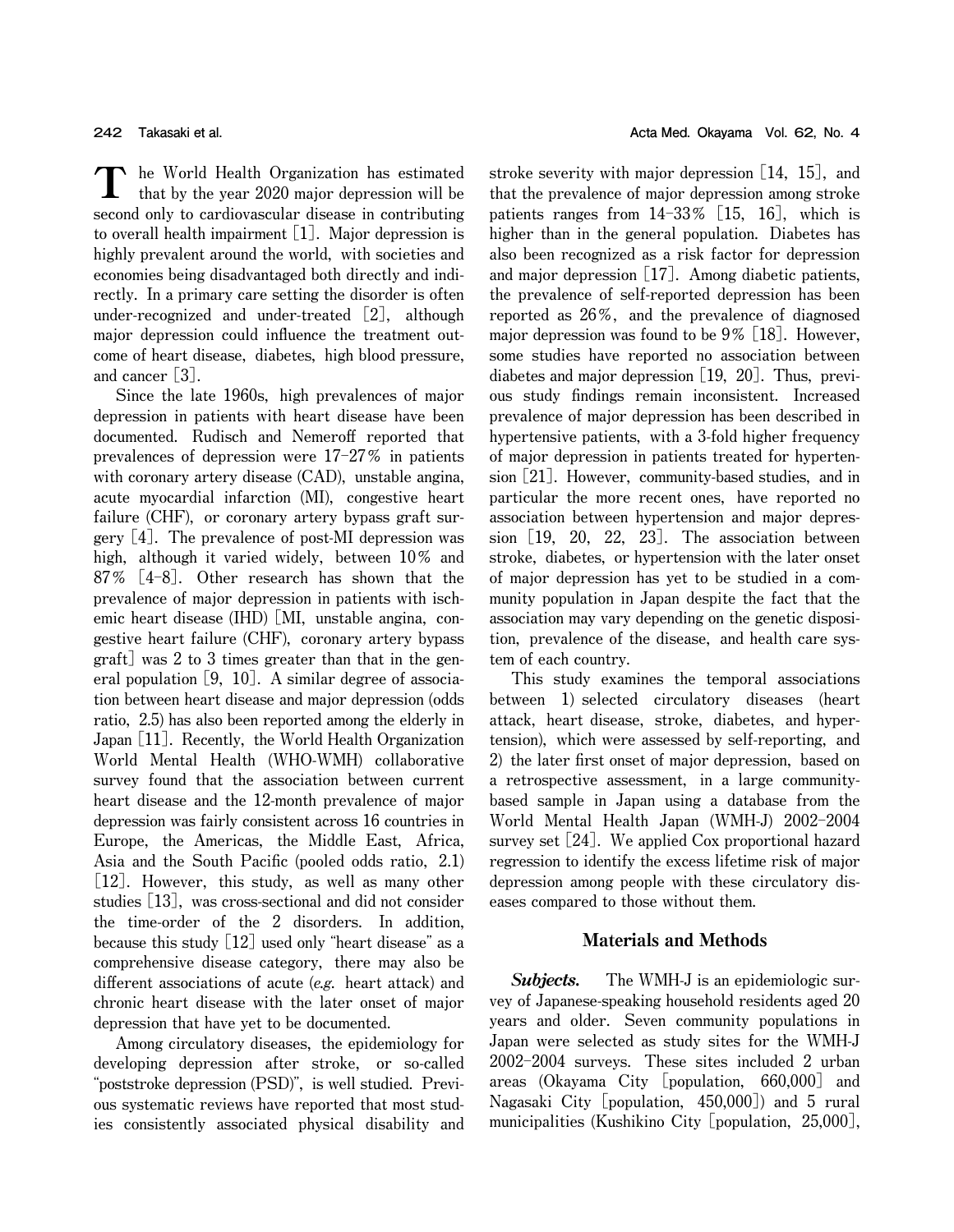**Fukiage Town** [**population, 8,500**]**, Ichiki Town** [**population, 7,000**]**, and Higashiichiki Town** [**population, 14,000**] **in Kagoshima Prefecture and Tamano City** [**population, 70,000**] **in Okayama Prefecture). These sites were selected based on geographic variation, availability of site investigators, and cooperation of the local government. Mainly due to the last 2 factors, all survey sites were located in western Japan for the 2002**ン**2004 WMH Japan surveys. The average response rate was 58.4**オ**.**

**At the Okayama site, an invitation letter was sent to each subject, and then an interviewer visited the homes of the subjects to seek permission to participate in the survey. In the 2 Kagoshima prefecture sites, community volunteers first contacted the subjects in their homes to recruit them for the survey. If the subject agreed, the interviewer conducted a faceto**-**face interview in the home or at the survey center if the participant preferred. At the Nagasaki site, an invitation letter was sent to each subject, and an interviewer conducted face**-**to**-**face interviews with those who replied positively. When an invitation letter was mailed twice and no response was received within a month, no further effort was made to contact the individual. Written consent was obtained from each respondent at each site. The Human Subjects Committees of Okayama University (for the Okayama site), the Japan National Center of Neurology and Psychiatry (for the Kagoshima site), and Nagasaki University (for the Nagasaki site) approved the recruitment, consent, and field procedures. A more detailed account of the field procedures is given elsewhere** [**24**]**.**

**An internal sampling strategy was used in all surveys to reduce the respondent burden by dividing the interview into 2 parts. Part**Ⅰ**included a core diagnostic assessment of all respondents (n**=**2,436) that took an average of about 1h to administer. Part**Ⅱ**included questions about risk factors, consequences, other correlates, and additional disorders, including a checklist of physical diseases. To reduce the respondent burden and control study costs, Part**Ⅱ**was administered to only 887 of the 2,436 Part**Ⅰ**respondents, including all Part**Ⅰ**respondents with one or more lifetime disorders, plus a probability sub**-**sample of approximately 25**オ **of the other respondents. The interviews with the respondents not selected for Part** Ⅱ**were terminated after Part**Ⅰ**. The data from the**

**Part**Ⅱ**respondents were used in this study.**

**We excluded those who did not respond regarding the presence of circulatory diseases, those who had a circulatory disease but did not report the age of onset, and those who did not report the age of onset of major depression (Fig. 1). Crude analyses and analyses that adjusted for sex and age were conducted in the remaining 832 respondents for heart disease and diabetes and 831 respondents for heart attack, stroke, and hypertension. Moreover, analyses that adjusted for sex, age, smoking, and alcohol intake (and education) were conducted in 640 respondents (639 respon**-



\* 831 for heart attack, stroke, and hypertension due to one missing response. \*\* 639 for heart attack, stroke, and hypertension due to one missing response.

**Fig. 1** Exclusion criteria of respondents.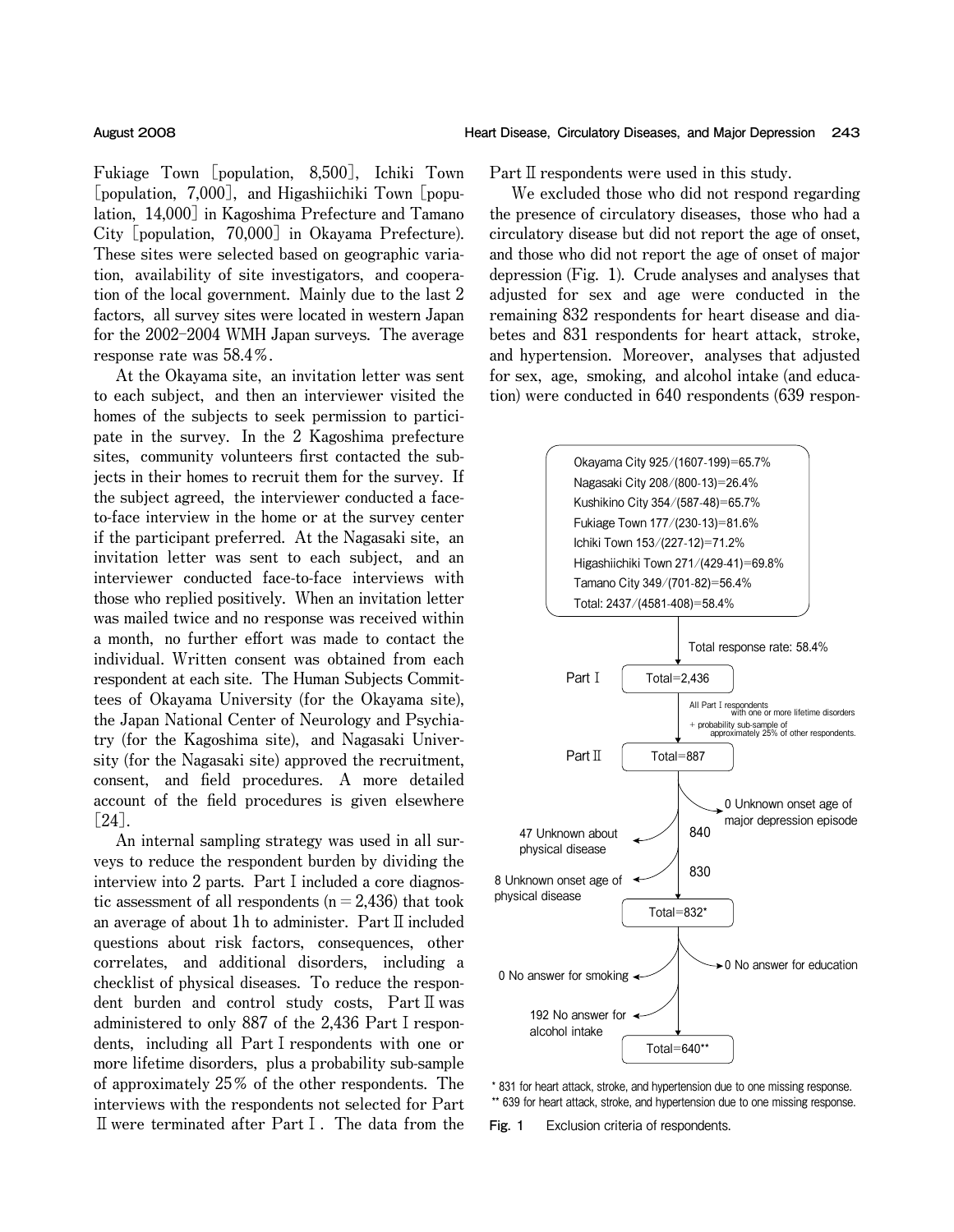**dents for heart attack, stroke, and hypertension), after further excluding those (n**=**192) who did not report alcohol intake.**

Measures. **Version 3.0 of the World Health Organization Composite International Diagnostic Interview (WMH**-**CIDI 3.0)** [**25**]**, a fully structured and lay**-**administered diagnostic interview designed to be administered by trained interviewers who are not clinicians, was used to collect information on lifetime experience with and age of onset for chronic physical conditions and major depression. The WHO**-**CIDI 3.0 generates both the International Classification of Diseases, Tenth Revision (ICD**-**10) (World Health Organization, 1993), and the Diagnostic and Statistical Manual of Mental Disorders, Fourth Edition (DSM**-**IV) (American Psychiatric Association, 1994) diagnoses. DSM**-**IV criteria were used in the current report.**

Circulatory disease. **In a series of questions about chronic physical conditions adapted from the U.S. Health Interview Survey (National Center for Health Statistics, 1994), respondents were asked about the presence of selected chronic conditions. Respondents were asked if they had medication**/**treatment for or were told by a doctor or other health professional that they had any of the following chronic conditions: heart attack, heart disease, stroke, hypertension, or diabetes (or high blood sugar). There were some overlapping responses between heart attack and heart disease, since we presented the respondents with a list of these diseases**/**conditions without any explanation of their definitions. It is supposed that the respondents understood** "**heart attack**" **to mean a painful sudden attack including MI or angina, distinguishing it from non**-**attack asymptomatic heart diseases such as chronic ischemic heart disease, cardiomyopathy, and arrythmia. Prior research suggests that self**-**reports of serious diseases like heart disease and diabetes have acceptable validity** [**26**ン**29**]**. Kriegsman and colleagues reported strong agreement between the medical records of general practitioners and interview**-**based self**-**reported heart disease, with a kappa of 0.64 for ischemic heart disease, which is similar to the agreement found for diabetes (0.74) and asthma (0.58). Earlier studies have reported similar levels of agreement for myocardial infarction and coronary heart disease** [**27, 30**]**.**

Major depression. **The WHO**-**CIDI 3.0 gener**-

**ates diagnoses of major depression according to DSM**-**IV criteria. Organic exclusion rules and hierarchy rules were used, and the diagnosis was made with hierarchy. Retrospective age of onset (AOO) reports were obtained from the WHO**-**CIDI 3.0 using a series of questions** [**25**]**.**

Other covariates. **Predictor variables included birth cohort (defined by age at interview: 20**ン**34, 35**ン **49, 50**ン**64, and 65**+**), sex, and education (student versus non**-**student, with 0**ン**11** [**middle school or less**]**, 12** [**high school**]**, 13**ン**15** [**some college**]**, and 16**+[**college or higher**] **years of education). At the interview, smoking status was coded as** "**smoker**"**,** "**ex**-**smoker**"**, and** "**non**-**smoker**"**. Drinking habits were classified into four categories according to the frequency of drinking alcohol in the past 12 months:** "**More than 3 days a week**"**,** "**1**ン**2 days a week**"**,** "**1**ン**3 days a month**"**, and** "**Less than once a month**"**.**

Statistical analyses. **All analyses were performed using survey procedures in either SAS version 9.1.3 (SAS Institute Inc, Cary, NC, USA) or SAS**-**callable SUDAAN version 9.0 (Research Triangle Institute, Research Triangle Park, NC, USA) to account for the complex survey design of the WMHJ. The associations between circulatory diseases and major depressive disorder (MDD) were examined as follows. First, we examined the cross**-**sectional association of lifetime comorbidities between circulatory diseases and MDD using logistic regression analysis adjusted for sex, age**-**cohort, smoking, drinking and education** [**31**]**. Next, temporal priorities between circulatory diseases and MDD were calculated using retrospective AOO. Third, to clarify the temporal effect of prior circulatory disorders on the succeeding onset of major depression, we used Cox proportional hazards models to calculate the hazard ratios (HRs) for the onset of major depression with co**-**morbid circulatory diseases as the time**-**dependent covariate adjusted for sex, age**-**cohort, smoking, drinking and education. In this proportional hazard analysis, in order to obtain a conservative estimate it was assumed that the circulatory diseases came after major depression if the 2 disorders had the same age of onset. Statistical significance was evaluated using 2**-**sided, design**-**based p**<**0.05**-**level tests.**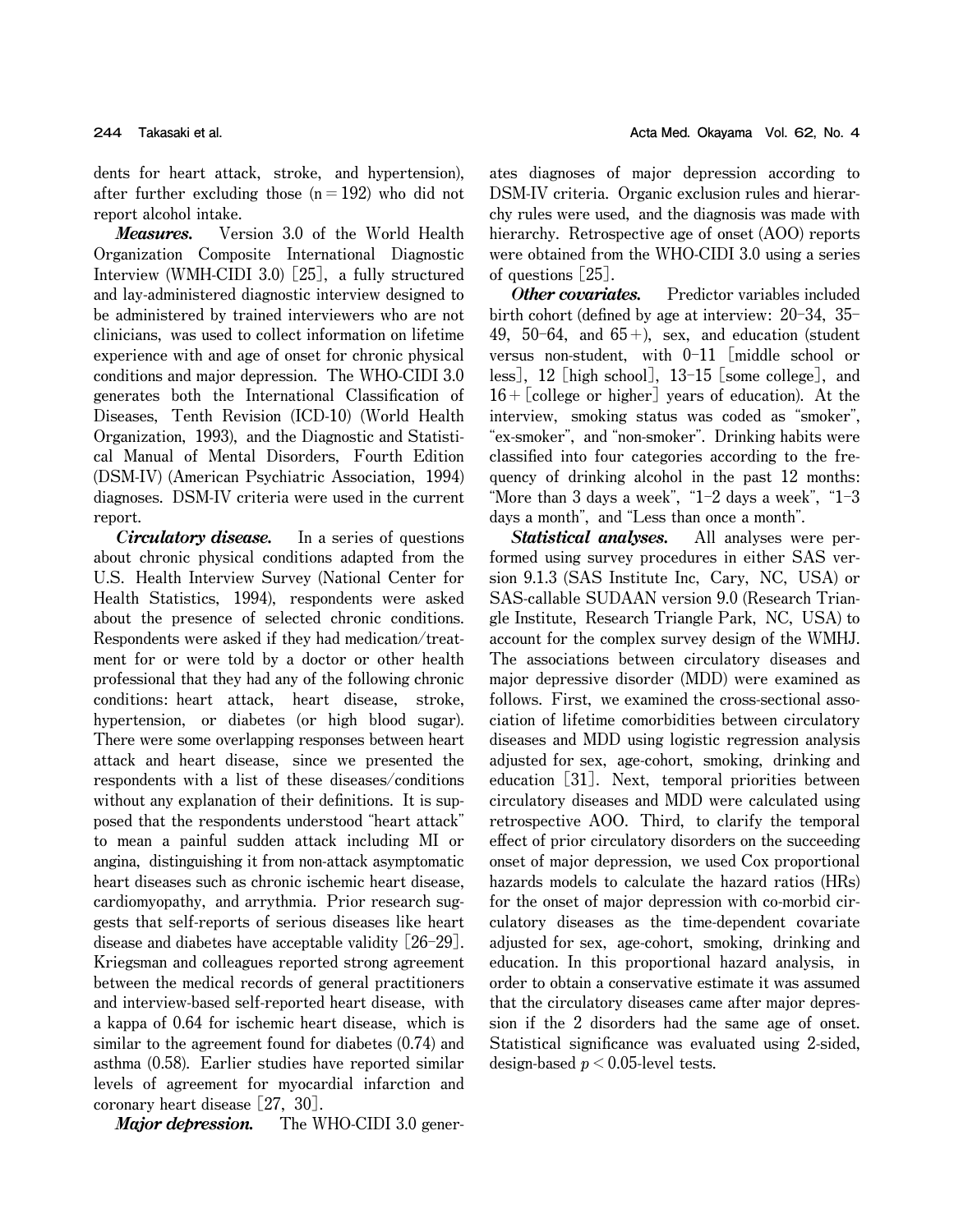# **Results**

Characteristics of respondents. **The respondents included 354 (39.9**オ**) men and 533 (60.1**オ**) women, with an average age of 52.3 years. As for education level, 26.9**オ **had graduated middle school, 35.9** オ **high school, and 37.2**オ **university or another institute of higher education. As for smoking status, current smokers comprised 24.8**オ **of respondents, ex**-**smokers 20.7**オ**, and never**-**smokers 54.5**オ**; as for drinking, 42.4**オ **drank alcohol** "**more than 3 days a week**"**, 12.4**オ "**1**ン**2 days a week**"**, 14.9**オ "**1**ン**3 days a month**"**, 30.2**オ "**less than once a month**"**, and 0.2**オ "**I don**'**t know**"**. The lifetime prevalences for heart attack, heart disease, stroke, diabetes, and hypertension were 3.2**オ**, 6.6**オ**, 1.5**オ**, 6.9**オ**, and 18.8**オ**, respectively. Diabetes was more prevalent among men than** women ( $p < 0.05$ ). All circulatory diseases were **more prevalent among respondents aged 50 years old or over.**

Lifetime prevalence of major depression among those with circulatory disease. **The cross**-**sectional association between the lifetime prevalences of any circulatory disease and of major depression was not significant, while heart disease, heart attack, and diabetes were associated with a slightly higher risk of major depression; hypertension was associated with a slightly lower risk (Table 1). The results were unchanged after adjusting for sex, age, education, smoking, and alcohol intake.**

Temporal ordering of age of onset of circulatory disease and major depression. **Among respondents, 60**ン**67**オ **had heart disease, heart attack or hypertension before the onset of major depression (Table 2). Major depression was more likely to occur before stroke and diabetes.**

Effects of temporally primary circulatory disease on first onset of major depression. **In the Cox proportional hazard analyses used to examine the effect of primary circulatory disease on the suc**-

| Table 1 | Lifetime prevalences of major depression among WMHJ respondents with lifetime circulatory disease |  |  |  |  |  |  |
|---------|---------------------------------------------------------------------------------------------------|--|--|--|--|--|--|
|---------|---------------------------------------------------------------------------------------------------|--|--|--|--|--|--|

|                              | Circulatory disease $+$ |     |       | Circulatory disease<br>$\overline{\phantom{m}}$ |     |       |
|------------------------------|-------------------------|-----|-------|-------------------------------------------------|-----|-------|
| Disorders $\ddagger$         | Major<br>depression     |     | total | Major<br>depression                             |     | total |
|                              | $^+$                    |     |       | $^{+}$                                          |     |       |
| Heart attack                 | 6                       | 20  | 26    | 143                                             | 662 | 805   |
| Heart disease                | 10                      | 45  | 55    | 140                                             | 637 | 777   |
| Stroke                       | າ                       | 8   | 10    | 147                                             | 674 | 821   |
| Hypertension                 | 21                      | 136 | 157   | 129                                             | 545 | 674   |
| Diabetes or high blood sugar |                         | 19  | 26    | 143                                             | 663 | 806   |

| Crude |                       | Sex and age adjusted |                 | Sex, age, smoking, and<br>alcohol intake adjusted |                       | Sex, age, smoking,<br>alcohol intake, and<br>education adjusted |                  |
|-------|-----------------------|----------------------|-----------------|---------------------------------------------------|-----------------------|-----------------------------------------------------------------|------------------|
| 0R    | $(95\% \text{ Cl})$ † | 0R                   | (95% CI) †      | 0R                                                | $(95\% \text{ Cl})$ † | 0R                                                              | (95% CI) †       |
| 1.51  | $(0.46 - 4.99)$       | 1.90                 | $(0.53 - 6.82)$ | 2.28                                              | $(0.51 - 10.07)$      | 1.67                                                            | $(0.23 - 12.05)$ |
| 1.11  | $(0.48 - 2.55)$       | 1.62                 | $(0.69 - 3.83)$ | 1.71                                              | $(0.62 - 4.76)$       | 2.39                                                            | $(0.83 - 6.86)$  |
| 1.03  | $(0.20 - 5.34)$       | 1.51                 | $(0.30 - 7.51)$ | 2.10                                              | $(0.27 - 16.25)$      | 2.99                                                            | $(0.35 - 25.31)$ |
| 0.52  | $(0.29 - 0.92)$       | 0.67                 | $(0.36 - 1.25)$ | 0.76                                              | $(0.37 - 1.56)$       | 0.77                                                            | $(0.36 - 1.65)$  |
| 1.57  | $(0.59 - 4.21)$       | 1.80                 | $(0.64 - 5.05)$ | 2.00                                              | $(0.59 - 6.81)$       | 2.15                                                            | $(0.62 - 7.49)$  |

\*Significant at the 0.05 level.

**†**OR columns report odds ratios between lifetime circulatory disease and mood disorders.

**‡**Number of total respondents were 832 for heart disease and diabetes or high blood sugar; 831 for heart attack, stroke, and hypertension (due to one missing response).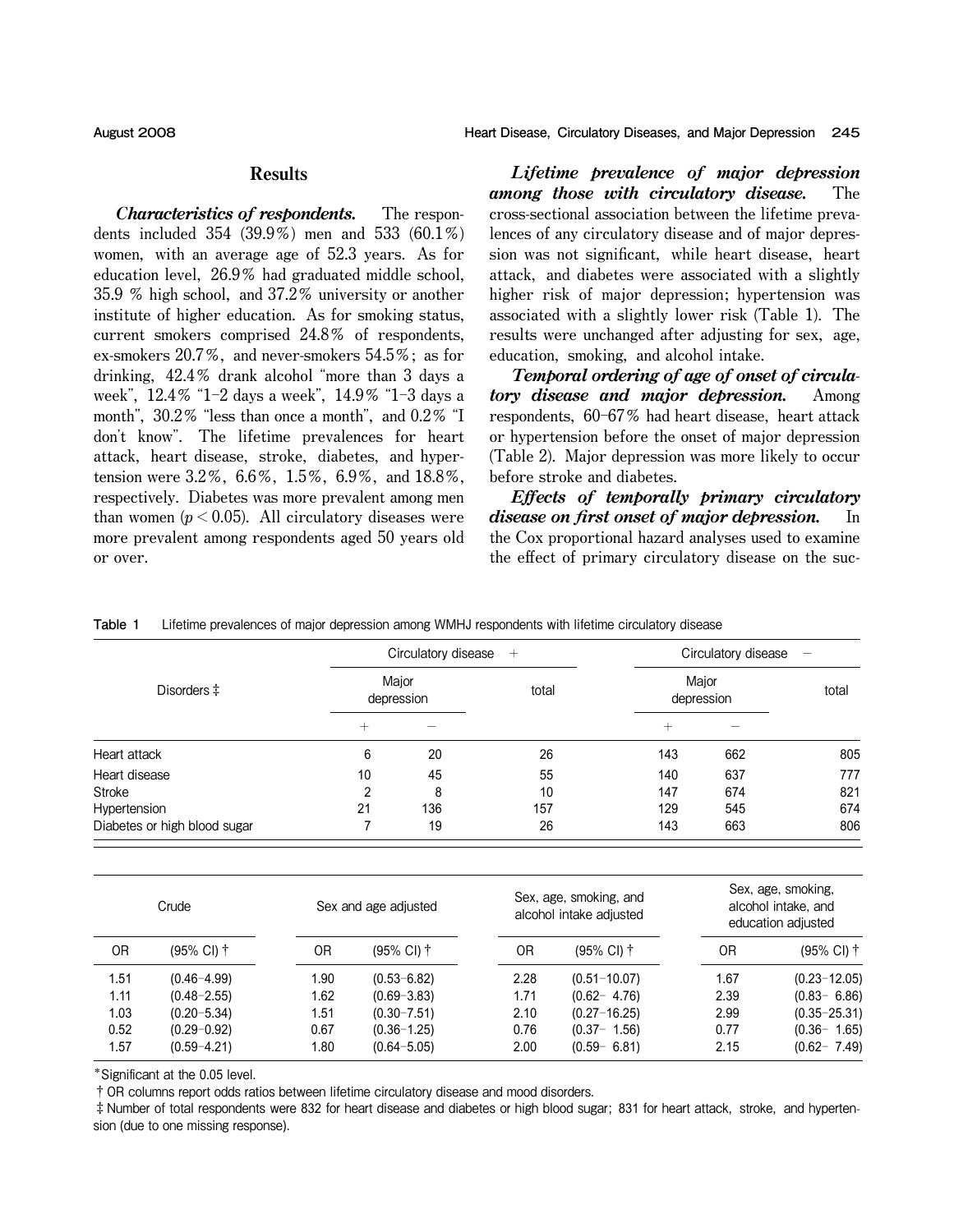**Table 2** Temporal ordering of age of onset of circulatory disease and major depression among WMHJ respondents with a history of both disorders

|                                     |    | Major depression |
|-------------------------------------|----|------------------|
|                                     | n  | %                |
| Heart attack                        |    |                  |
| Heart attack temporally primary     | 3  | 60.0             |
| Major depression temporally primary | 2  | 40.0             |
| Same-year onset of both disorders   | 0  | 0.0              |
| Heart disease                       |    |                  |
| Heart disease temporally primary    | 6  | 66.7             |
| Major depression temporally primary | 3  | 33.3             |
| Same-year onset of both disorders   | 0  | 0.0              |
| Stroke                              |    |                  |
| Stroke temporally primary           | 0  | 0.0              |
| Major depression temporally primary | 2  | 100.0            |
| Same-year onset of both disorders   | U  | 0.0              |
| Hypertension                        |    |                  |
| Hypertension temporally primary     | 12 | 60.0             |
| Major depression temporally primary | 7  | 35.0             |
| Same-year onset of both disorders   | 1  | 5.0              |
| Diabetes or high blood sugar        |    |                  |
| Diabetes temporally primary         | 2  | 28.6             |
| Major depression temporally primary | 4  | 57.1             |
| Same-year onset of both disorders   | 1  | 14.3             |

**ceeding onset of major depression while considering the temporal relationship (Table 3), heart attack was significantly and positively associated with major depression, with an HR of 6.41 (95**オ **CI: 1.71**ン **24.03). The association was still significant** [**HR, 7.51 (95**オ **CI, 1.36**ン**41.45) after adjusting for sex, age, education, smoking, and alcohol intake. Heart disease and diabetes were associated with a slightly higher risk of major depression, while the association was not significant. We could not calculate the HR for the association of major depression with stroke because no cases of major depression occurred after the onset of stroke in this study. Hypertension was not associated with major depression.**

# **Discussion**

**In our analysis considering the temporal order of the 2 diseases, heart attack was strongly associated with the risk of the later onset of major depression in a community population in Japan. The presence of heart disease was also associated with about a two**-**fold higher risk of major depression, although the associa**-

**Table 3** Effects of temporally primary circulatory disease in predicting the first onset of a major depression episode

|                              | Major depression episode |              |                  |                      |                  |  |
|------------------------------|--------------------------|--------------|------------------|----------------------|------------------|--|
| Circulatory disease          |                          |              | Crude            | Sex and age adjusted |                  |  |
|                              | %†                       | Hazard ratio | 95% CI           | Hazard ratio         | 95% CI           |  |
| Heart attack                 | 2.60                     | $6.41*$      | $(1.71 - 24.03)$ | $4.22*$              | $(1.04 - 17.09)$ |  |
| Heart disease                | 4.37                     | 1.92         | $(0.73 - 5.02)$  | 1.9                  | $(0.78 - 4.58)$  |  |
| Stroke                       |                          | 0.0          | NC ‡             | 0.0                  | NC.              |  |
| Hypertension                 | 6.71                     | 1.17         | $(0.54 - 2.53)$  | 0.95                 | $(0.44 - 2.05)$  |  |
| Diabetes or high blood sugar | 1.69                     | 2.07         | $(0.39 - 11.09)$ | 1.49                 | $(0.27 - 8.13)$  |  |

Major depression episode

| Sex, age, smoking, and slcohol intake adjusted |                  | Sex, age, smoking, alcohol intake, and education adjusted |                  |  |
|------------------------------------------------|------------------|-----------------------------------------------------------|------------------|--|
| Hazard ratio                                   | 95% CI           | Hazard ratio                                              | 95% CI           |  |
| $8.08*$                                        | $(1.87 - 34.90)$ | $7.51*$                                                   | $(1.36 - 41.45)$ |  |
| 1.65                                           | $(0.56 - 4.85)$  | 2.12                                                      | $(0.79 - 5.70)$  |  |
| 0.0                                            | NC.              | 0.0                                                       | NC.              |  |
| 1.02                                           | $(0.41 - 2.50)$  | 0.97                                                      | $(0.37 - 2.50)$  |  |
| 2.03                                           | $(0.36 - 11.37)$ | 2.36                                                      | $(0.42 - 13.34)$ |  |

\*Significant at the 0.05 level.

**†**Percentage columns report the prevalences of current circulatory disease in the year of onset of the mood disorder.

**‡**Not computable.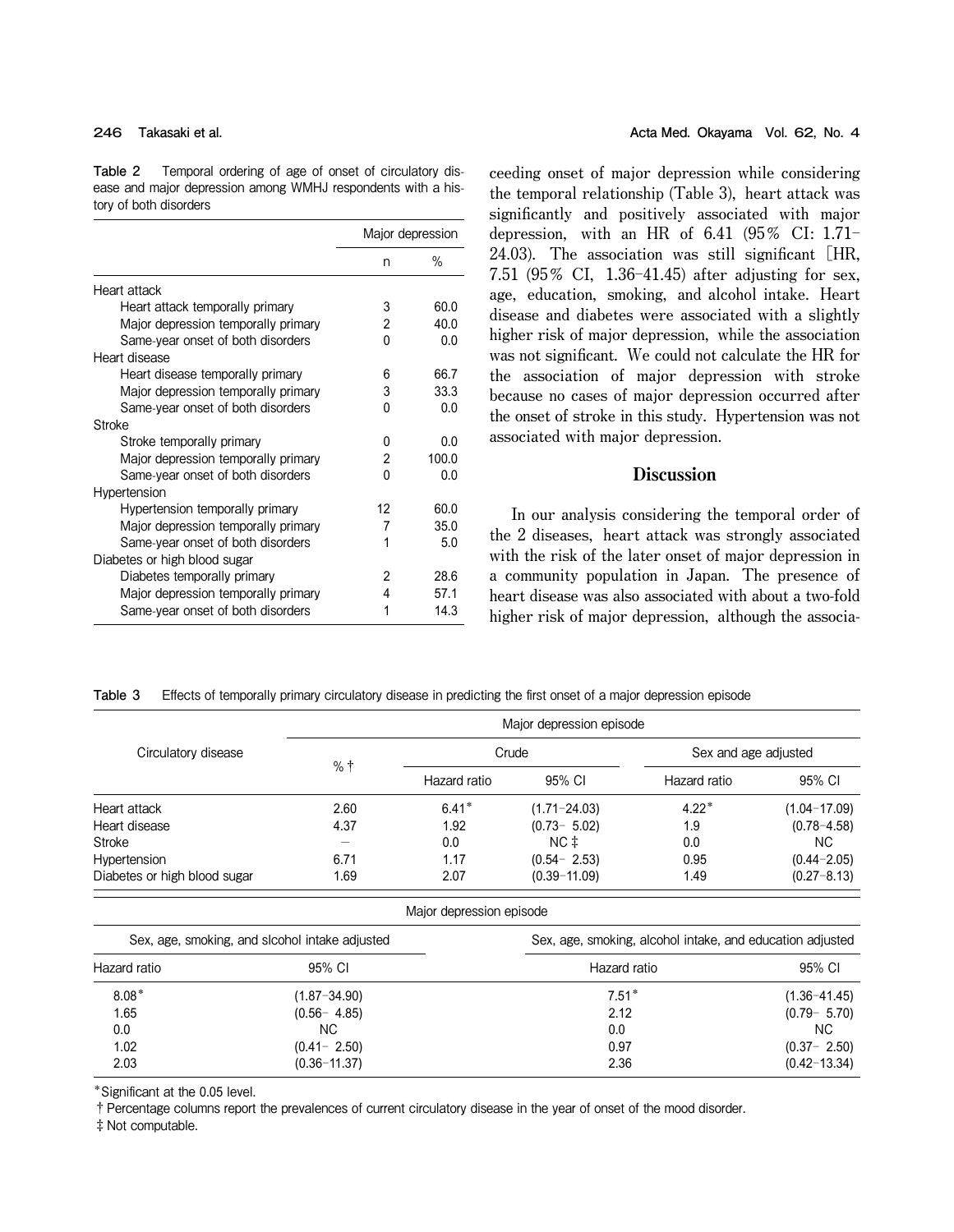**tion was not significant. This result is consistent with previous findings of a positive association between heart disease and major depression** [**4**ン**8**]**. While heart attack was associated with a statistically significantly increased risk of depression, heart disease was associated with a moderate increase in the risk of major depression (two**-**fold) in our study; these results are similar to the relative risks reported in previous studies of Western countries** [**4**]**, Japan** [**11**]**, and global populations** [**12**]**. Although the mechanisms underlying the link between depression and cardiovascular events in patients with CAD remain unclear** [**32**]**, they are partially explained by the psychological and pathophysiological effects of heart disease on mood** [**4**]**. In addition, heart attacks (cardiac infarction, angina, and fatal arrhythmia), unlike asymptomatic chronic heart disease, are usually accompanied by extreme pain and fatality risk (and possibly fear of death), both of which could have psychologically traumatic impacts. These differences in the severity of the experienced symptoms and the perceived fatality risk may be one reason why heart attack was more strongly associated with a risk of major depression than heart disease. However, because we classified these circulatory diseases based on self**-**reporting by the respondents, the distinction between heart attack and heart disease was not fully clear in this study. This distinction and its effect on the association with major depression needs to be further investigated.**

**While we found a cross**-**sectional, moderate association between lifetime prevalences of stroke and major depression, we could not estimate the hazard risk of a succeeding major depression in association with stroke because there were no cases of major depression after stroke. This is attributable to the small number of stroke cases in our study, and is also due to the exclusion rule of organic causes of major depression in the DSM**-**IV, which we applied in our study. Another possible explanation is that people who have experienced a stroke may be more likely to have impaired cognitive functions and thus did not participate in the study. There is plenty of evidence linking MRI**-**defined vascular brain pathology with depression** [**33, 34**]**. Since we assessed the experience of stroke by self**-**reporting, the present finding does not exclude the possible association between asymptomatic cerebrovascular disease and MDD.**

**In a previous meta**-**analysis, diabetes was reported**

**to double the risk of major depression** [**18**]**. We also found a non**-**significant, but twice as high, risk of major depression among those who had diabetes or high blood sugar, which is consistent with previous research. Major depression may occur secondary to the hardships of developing complications of diabetes, the restriction of daily activities due to the treatment of diabetes, or diabetes**-**related impairments in neurohormonal or neurotransmitter function** [**35, 36**]**. Although the association was not significant, our study supports the previous findings.**

**We found no increased risk of major depression associated with hypertension. This finding is consistent with previous findings that hypertension did not increase the risk of depression** [**19, 20, 22, 23**]**. While research has shown a positive association between hypertension and major depression among psychiatric outpatients** [**21**]**, this association is not easily comparable with research findings from community samples because individuals with both hypertension and major depression may be more likely to visit or be referred to a psychiatric clinic than are those who have only major depression. Hypertension usually causes less severe impairment in daily life than heart disease or diabetes** [**37**]**. In addition, the early stages of hypertension are associated with less of a degree of atherosclerosis compared to heart disease and diabetes. Thus, while in the past, widely used medications for hypertension, such as Reserpine, were well**-**known to cause depression** [**38**]**, such medications are no longer the primary choice for the treatment of hypertension. Thus, hypertension itself may not be strongly associated with the risk of succeeding major depression.**

Implications of the findings. **Our study suggests that non**-**psychiatrist physicians need to consider the possible occurrence of major depression among patients who have suffered a heart attack, and maybe also among those with heart disease or diabetes. Major depression itself greatly affects the quality of life of such patients. In addition, patients with comorbid major depression are reported to have lower rates of treatment adherence and higher rates of adverse health behaviors such as sedentary lifestyle and smoking** [**39**ン**41**]**. Recent studies suggest that such patients have significantly higher use of medical services and significantly higher medical costs than those**  $with$ out depressive conditions  $[42-45]$ . Thus, when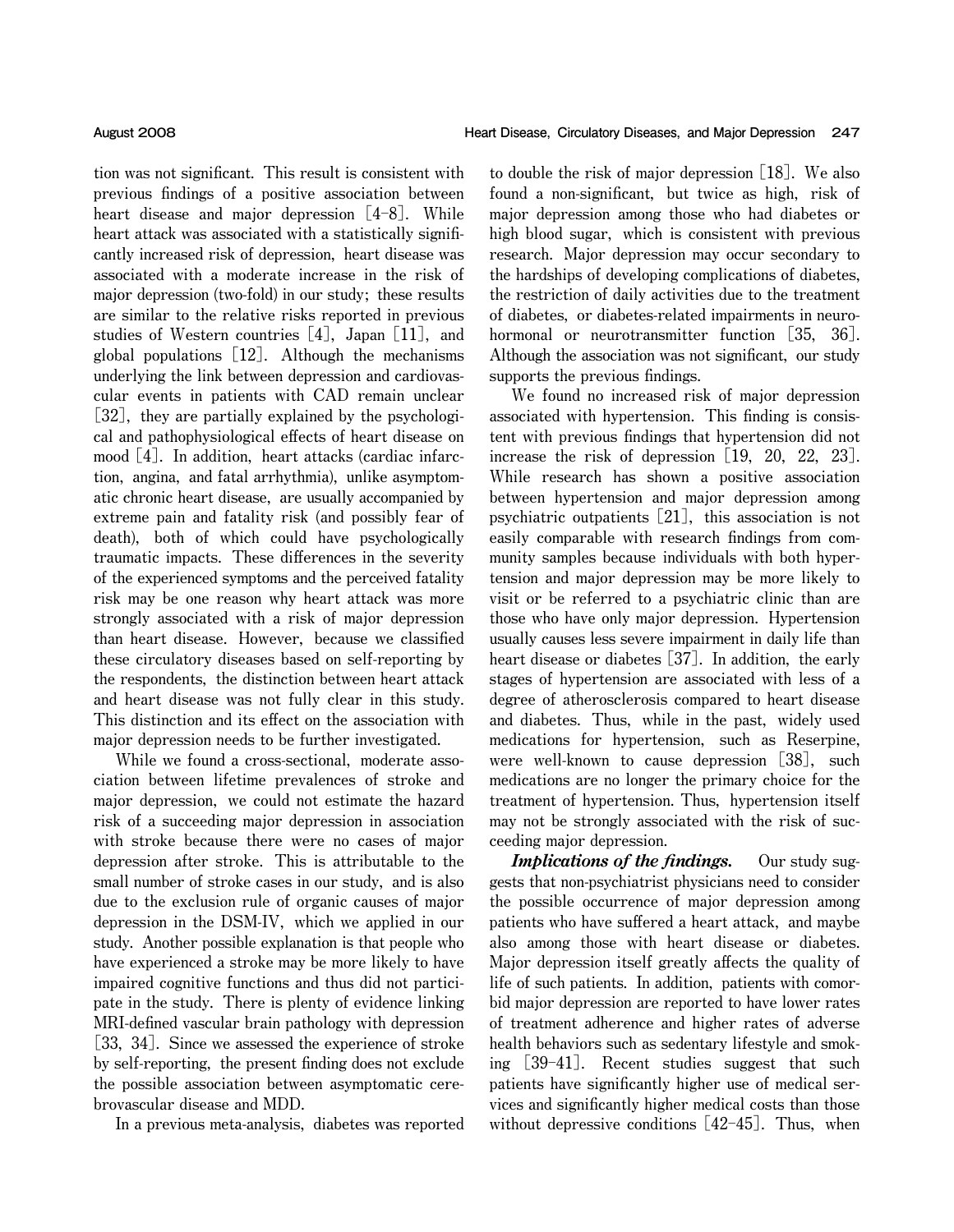**physicians first see a patient who has had a heart attack and follow such a patient for the long term, they should screen for major depression and monitor any depressive symptoms in order to identify major depression, which would allow them to manage such patients more appropriately.**

Limitations. **The limitations of this research include the problem of correctly ascertaining the medical history of the selected circulatory diseases based only on self**-**reports, even though prior research has shown that this method has acceptable validity. Nonetheless, the effects of physical disease on major depression as obtained by self**-**reporting, as in this study, are likely to be underestimated because of the erosion of cognitive function or a paucity of effort to remember one**'**s history of disease in participants with major depression. Moreover, the severity of the circulatory diseases was not assessed in this study. People with a history of major depression might have been less likely to participate in the study, and in particular, those with a history of stroke causing serious impairment might not have been recruited, resulting in the further underestimation of the association. Further, because the survey excluded those who were institutionalized, and the sampling was done in several rural and urban areas, but not in metropolitan areas, the results did not reflect the features of metropolitan areas. Finally, although age, sex, drinking and smoking habits, and education were adjusted for as confounders, we assessed smoking and drinking habits at the time of the interview, and did not examine the lifetime history of these healthrelated habits. The number of cigarettes smoked and the duration of smoking, or the amount of drinking, were not considered when making the adjustment. These possible confounding variables should be considered in future research.**

**Acknowledgments. The World Mental Health Japan (WMH**-**J) Survey is supported by a Grant for Research on Psychiatric and Neurological Diseases and Mental Health (H13**-**SHOGAI**-**023, H14**- **TOKUBETSU**-**026, H16**-**KOKORO**-**013) from the Japan Ministry of Health, Labour, and Welfare. We would like to thank the staff members and other field coordinators in the WMH**-**J 2002**ン**2004 Survey. The WMH**-**J 2002**ン**2004 Survey was carried out in conjunction with the World Health Organization World Mental Health (WMH) Survey Initiative. We also thank the WMH staff for assistance with instrumentation, fieldwork, and data analysis. These activities were also supported by the United States National Institute of Mental Health (R01MH070884), the John D. and Catherine T. MacArthur Foundation, the Pfizer Foundation, the US**

**Public Health Service (R13**-**MH066849, R01**-**MH069864, and R01 DA016558), the Fogarty International Center (FIRCA R01**-**TW006481), the Pan American Health Organization, Eli Lilly and Company, Ortho**-**McNeil Pharmaceutical, Inc., GlaxoSmithKline, and Bristol**-**Myers Squibb. A complete list of WMH publications can be found at http:**// **www.hcp.med.harvard.edu**/**wmh**/**.**

## References

- 1. Murray CJL and Lopez AD: Global mortality, disability, and the contribution of risk factors: Global Burden of Disease Study. Lancet (1997) 349: 1436-1442.
- 2. Cassano P and Fava M: Depression and public health An overview. J Psychosom Res (2002) 53: 849-857.
- 3. Insel TR and Charney DS: Research on major depression Strategies and priorities. JAMA (2003) 289: 3167-3168.
- 4. Rudisch B and Nemeroff CB: Epidemiology of comorbid coronary artery disease and depression. Biol Psychiatry (2003) 54: 227-240.
- 5. Cassem NH and Hackett TP: Psychiatric consultation in a coronary care unit. Ann Intern Med (1971) 75: 9-14.
- 6. Cay EL, Vetter N, Philip AE and Dugard P: Psychological status during recovery from an acute heart attack. J Psychosom Res (1972) 16: 425-435.
- 7. Hackett TP, Cassem NH and Wishnie HA: The coronary-care unit. An appraisal of its psychologic hazards. N Engl J Med (1968) 279: 1365ン1370.
- 8. Verwoerdt A and Dovenmuehle RH: Heart disease and depression. Geriatrics (1964) 19: 856-864.
- 9. Jiang W, Glassman A, Krishnan R, O'Connor CM and Califf RM: Depression and ischemic heart disease: What have we learned so far and what must we do in the future? Am Heart J (2005) 150: 54  $-78.$
- 10. Fenton WS and Stover ES: Mood disorders:cardiovascular and diabetes comorbidity. Curr Opin Psychiatry (2006) 19: 421-427.
- 11. Ambo H, Meguro K, Ishizaki J, Shimada M, Yamaguchi S, Sekita Y and Yamadori A: Depressive symptoms and associated factors in a cognitively normal elderly population: the Tajiri Project. Int J Geriatr Psychiatry (2001) 16: 780-788.
- 12. Ormel J, Von Korff M, Burger H, Scott K, Demyttenaere K, Huang YQ, Posada-Villa J, Pierre Lepine J, Angermeyer MC, Levinson D, de Girolamo G, Kawakami N, Karam E, Medina-Mora ME, Gureje O, Williams D, Haro JM, Bromet EJ, Alonso J and Kessler R: Mental disorders among persons with heart disease results from World Mental Health surveys. Gen Hosp Psychiatry (2007) 29: 325-334.
- 13. Zellweger M, Osterwalder RH, Langewitz W and Pfisterer ME: Coronary artery disease and depression. Eur Heart J (2004) 25: 3  $-9.$
- 14. Hackett ML, Yapa C, Parag V and Anderson CS: Frequency of depression after stroke - A systematic review of observational studies. Stroke (2005) 36: 1330-1340.
- 15. Chemerinski E and Levine SR: Neuropsychiatric disorders following vascular brain injury. Mt Sinai J Med (2006) 73: 1006-1014.
- 16. Whyte EM and Mulsant BH: Post stroke depression: Epidemiology, pathophysiology, and biological treatment. Biol Psychiatry (2002) 52: 253-264.
- 17. Lustman PJ and Clouse RE: Depression in diabetic patients: the relationship between mood and glycemic control. J Diabetes Complications (2005) 19: 113-122.
- 18. Anderson RJ, Freedland KE, Clouse RE and Lustman PJ: The